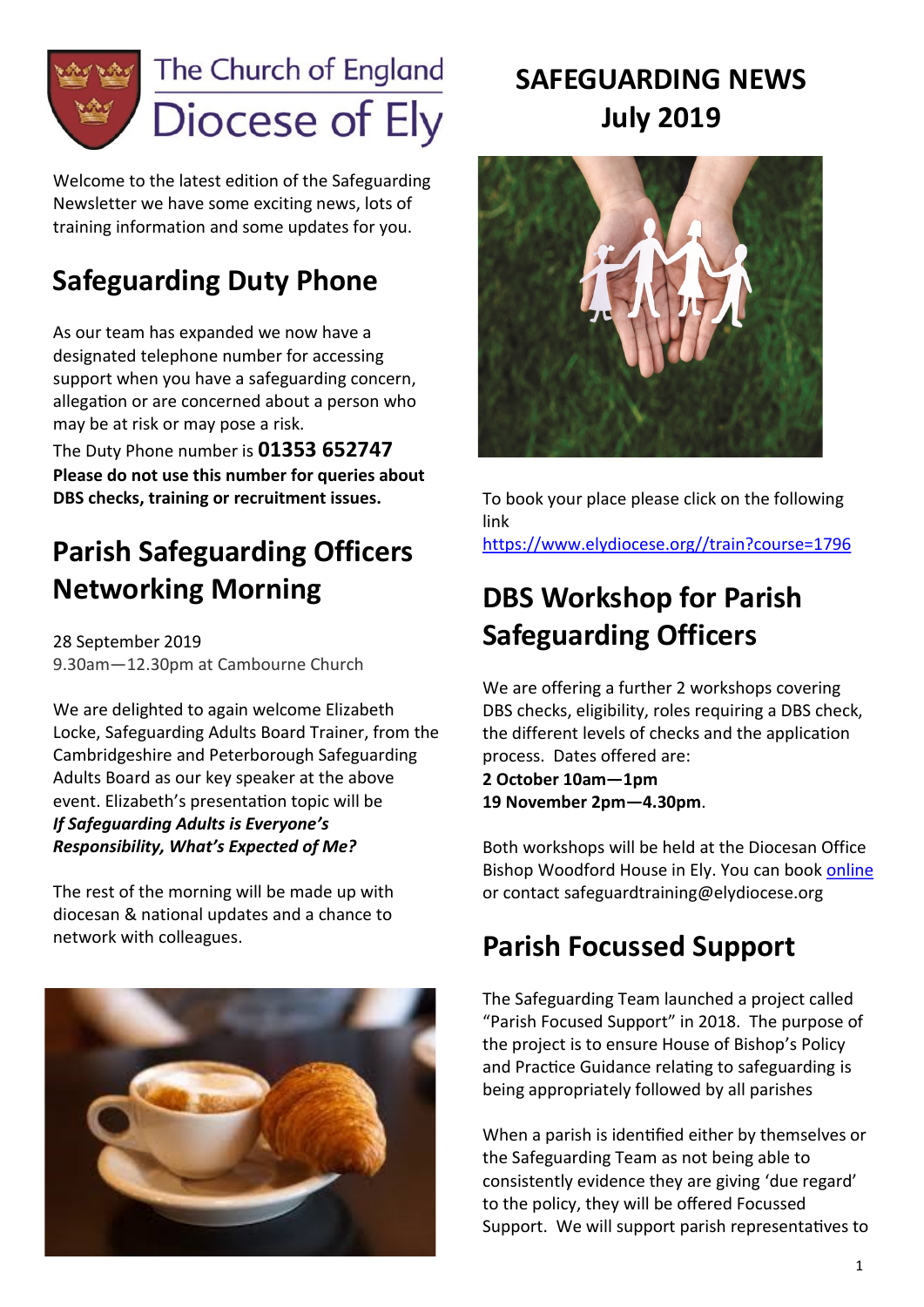agree a realistic and achievable safeguarding action plan and will contribute to the completion of tasks, which can vary dependent on the needs of each individual Parish.

# **Safeguarding Dashboard**

If you have not yet signed up to the Dashboard and would like further information you can click on the following link and watch a short video showing the benefits to using the Dashboard. [https://vimeo.com/315725141](https://emea01.safelinks.protection.outlook.com/?url=https%3A%2F%2Fvimeo.com%2F315725141&data=02%7C01%7Csarah.king%40elydiocese.org%7Cf43997cdccae4304d00208d69d79a5f3%7C8cefe2afc6f544c4bbc3849ef05aafca%7C0%7C1%7C636869543875633581&sdata=FgHHJJCLGktayIU6WdtrUs)

The **Safeguarding Dashboard** is available **free of charge** to parishes in Ely Diocese.

If you would like further information or to sign up for the Safeguarding Dashboard please contact Sarah King at [sarah.king@elydiocese.org](mailto:sarah.king@elydiocese.org)

# **Basic Disclosures**

There are a number of roles within the church that only require a Basic level DBS check. We are aware that there is some confusion as to how to access a check at a Basic level rather than Enhanced. To enable access to a Basic level check the DBS administrator will allocate a USERID number in the normal way but adds a b at the end of the numbers for example **2345678001b**. The application form and the ID checking procedure remains the same.

## **Training**

We have almost completed the first round of training in the Deaneries and will start the second round in 2020. We are currently waiting to receive updated training materials but in the meantime will continue with those we have.

If you have staff or volunteers still needing to attend safeguarding training, please click **[here](https://www.elydiocese.org/safeguarding/safeguarding-training-diocese-ely)** to go to the training pages of the Safeguarding webpages. This will show the courses, dates and locations we already have in the diary.

# **Cathedral Evensong and Refreshments**

We enjoyed a moving and special evening with Parish Safeguarding Officers (PSOs) from across the diocese. Listening to the chorister and organ music was a wonderful way to relax after a busy day. It was a time also for us to reflect on and celebrate the work carried out by our PSOs.

# **DBS Update Service**

The DBS introduce a subscription service for making DBS check portable. When this was launched the DBS Update Service appeared to be the answer to some peoples prayers as they had previously had to complete a DBS application for different roles they held across different organisations. However, it is not as user friendly as it might at first appeared. When someone comes to you stating they have subscribed to the DBS Update Service the following checks will need to be completed:

- The applicant's original certificate needs to be viewed .
- The DBS certificate must only contain the exact workforce that you are entitled to know about, for the role you are recruiting for—e.g. a check run for working in a care home will not be usable for someone wishing to work with children.
- Is the certificate for the same level of check you require for the role to be undertaken?
- The applicant's ID and current address needs to be verified
- A status check will need to be carried out by a member of the Diocesan Safeguarding team.

If an applicant who informs you they have subscribed to the DBS Update Service please contact either Sarah King or Jackie Cox who will be able to provide you with guidance and a form to complete and return to them.

## **Confidential Declaration Forms**

Updated June 2019

The Confidential Declaration form has recently been updated to show the following information in relation to references. Referees contact details should be provided and references applied for when a person first applies for a position in the parish. Although completion of the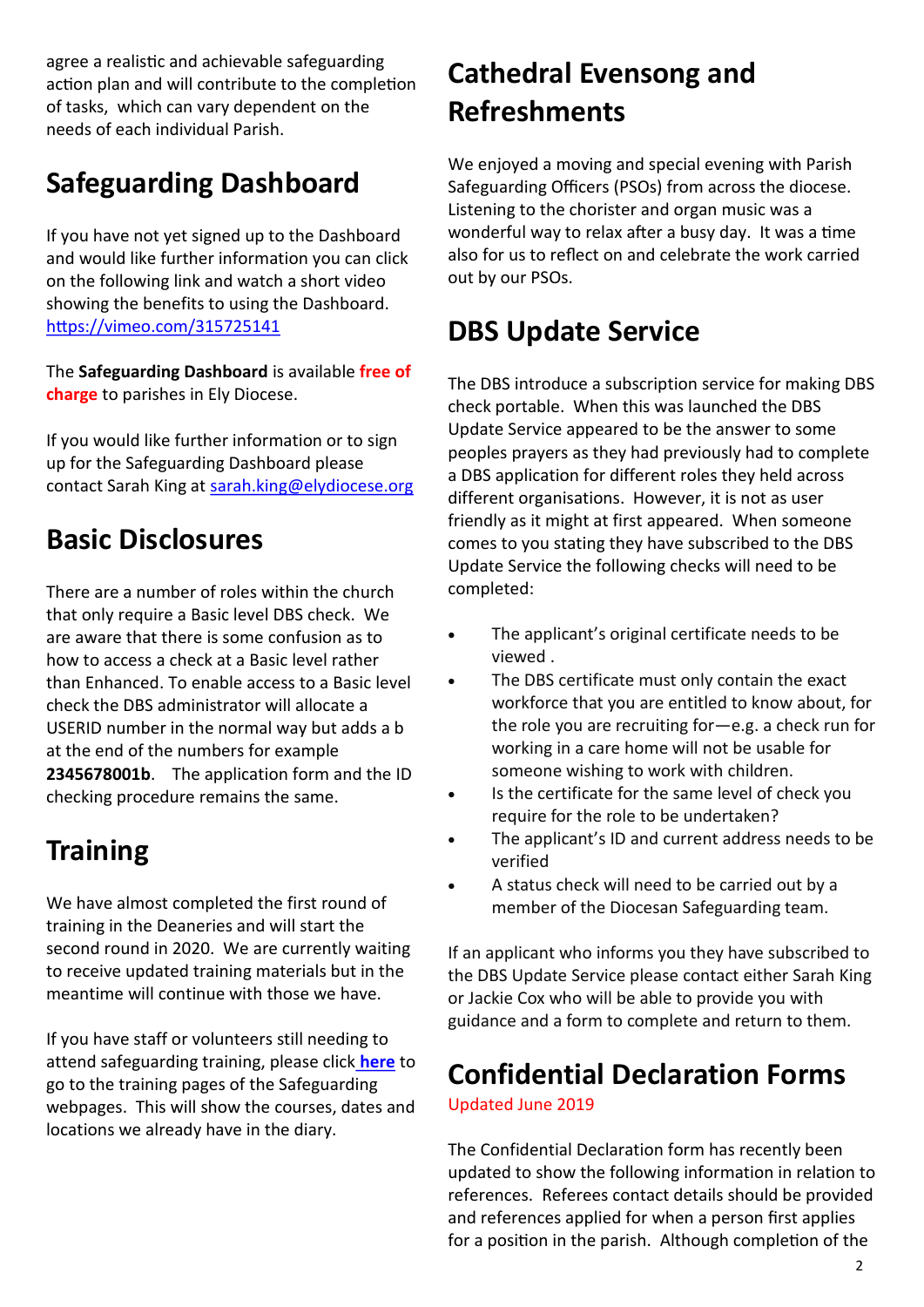confidential declaration form is repeated every 5 years the references do not need to be – **Unless there has been a break in service.** 

**Please make sure you are using the most up to date forms from the website as we are continuously updating information. Please do not use saved downloaded copies.** 

#### **Risk assessment templates New**

We have put together a number of example risk assessments for you to use as a starting point ready for you to adapt to suit your activity. You can find these on our website [https://www.elydiocese.org/](https://www.elydiocese.org/safeguarding/parish-forms-and-templates) [safeguarding/parish](https://www.elydiocese.org/safeguarding/parish-forms-and-templates)-forms-and-templates

## **Retention of Records**

Please note personnel records relating to lay workers whose role involves contact with children and vulnerable adults including applications, references, disciplinary matters, job descriptions, training and termination documentation should be kept for 75 years after employment. The files should also include all documentation concerning allegations, investigations and risk assessments regardless of the findings. Full guidance can be found by clicking [here.](https://www.elydiocese.org/application/files/3915/1696/4843/Safeguarding_Records_Retention_Toolkit_2016.pdf)

# **Independent Inquiry into Child Sexual Abuse (IICSA) and the Church of England - Parish Q&A**

#### **Background**

IICSA (Independent Inquiry into Child Sexual Abuse) was set up in 2015 because of serious concerns that some organisations in England and Wales had failed and were continuing to fail to protect children. Being abused by clergy and other church officers. The Naindependent means the Inquiry is not part of government and being statutory, means it has the power to compel witnesses to give evidence. It will make practical recommendations to ensure better protection for children in the future.

#### **How does the Church fit in?**

The 'Anglican Church' in England and Wales is one of the 14 areas being investigated and its main focus will be the Church of England. The Inquiry is assessing the appropriateness of its safeguarding and child protection policies and practice. There have already been two public hearings with Chichester Diocese and Bishop Peter Ball as case studies. The overall hearing into the Church begins on 1 July 2019. Read IICSA's report on the two case studies published May 2019

#### **How does the Inquiry work?**

The Archbishops' Council of the Church of England is a core participant in the Inquiry. There are other core participants including survivors who have been tional Safeguarding Team, (NST) is leading, on behalf of the Church, to IICSA's requests for information and witness statements. Preliminary hearings are held before each public hearing to set out lines of inquiry and final details. Read more about the wider Church hearing in July.

#### **How has the Church responded?**

IICSA welcomed the invitation of the Archbishop of Canterbury for the Inquiry to investigate, as a matter of priority, the sexual abuse of children within the Church. The NST, working closely with dioceses, cathedrals and religious communities, has been responding in a constructive and transparent way to IICSA's request for information and statements and we have provided thousands of documents. The Inquiry has acknowledged our cooperative approach.